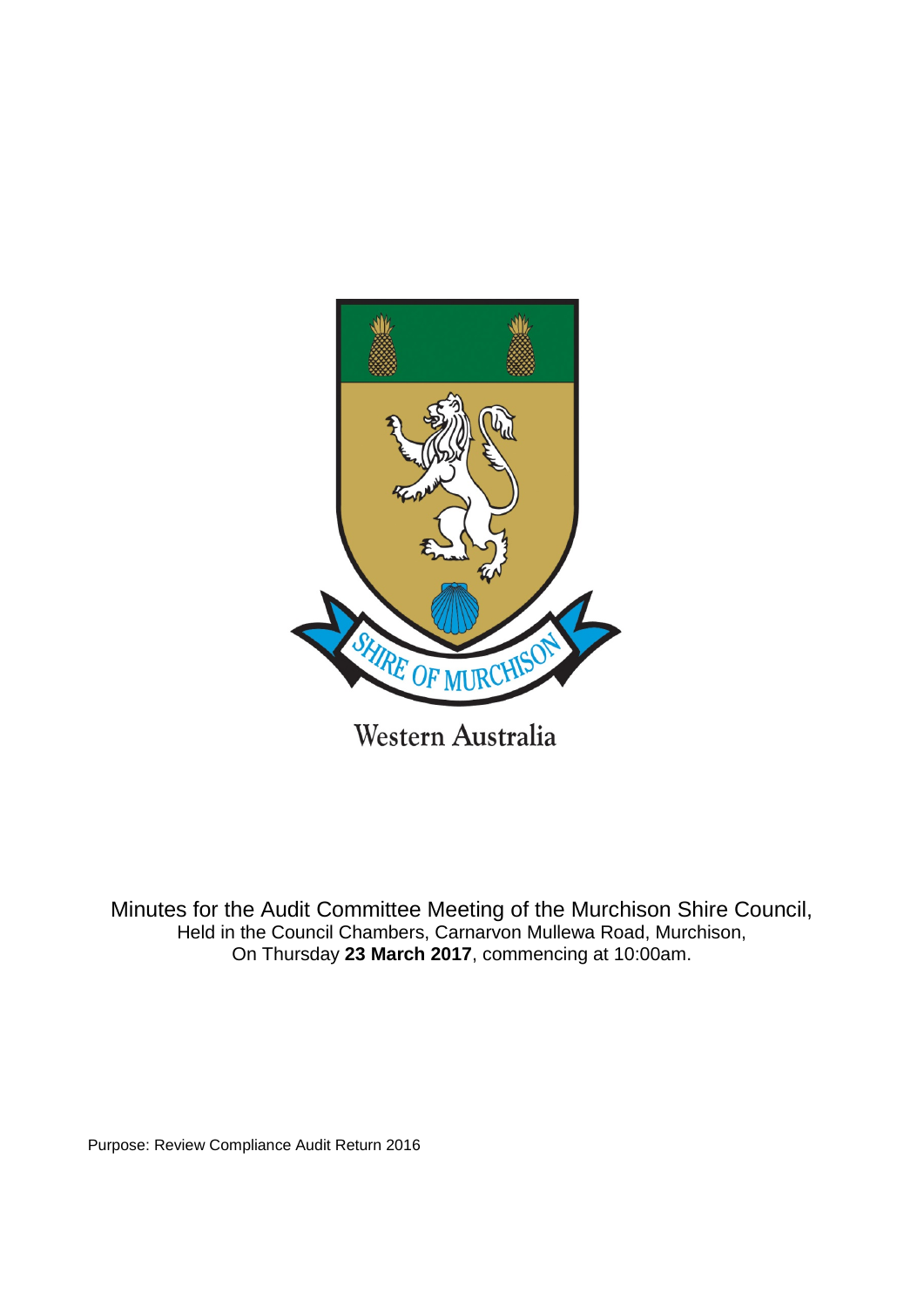# **TABLE OF CONTENTS**

| RECORD OF ATTENDANCE/APOLOGIES/LEAVE OF ABSENCE 3<br>RESPONSE TO PREVIOUS PUBLIC QUESTIONS TAKEN ON NOTICE 3 |
|--------------------------------------------------------------------------------------------------------------|
|                                                                                                              |
|                                                                                                              |
|                                                                                                              |
|                                                                                                              |
|                                                                                                              |
|                                                                                                              |
| ANNOUNCEMENTS BY PRESIDING PERSON WITHOUT DISCUSSION4                                                        |
|                                                                                                              |
|                                                                                                              |
|                                                                                                              |
|                                                                                                              |
|                                                                                                              |
|                                                                                                              |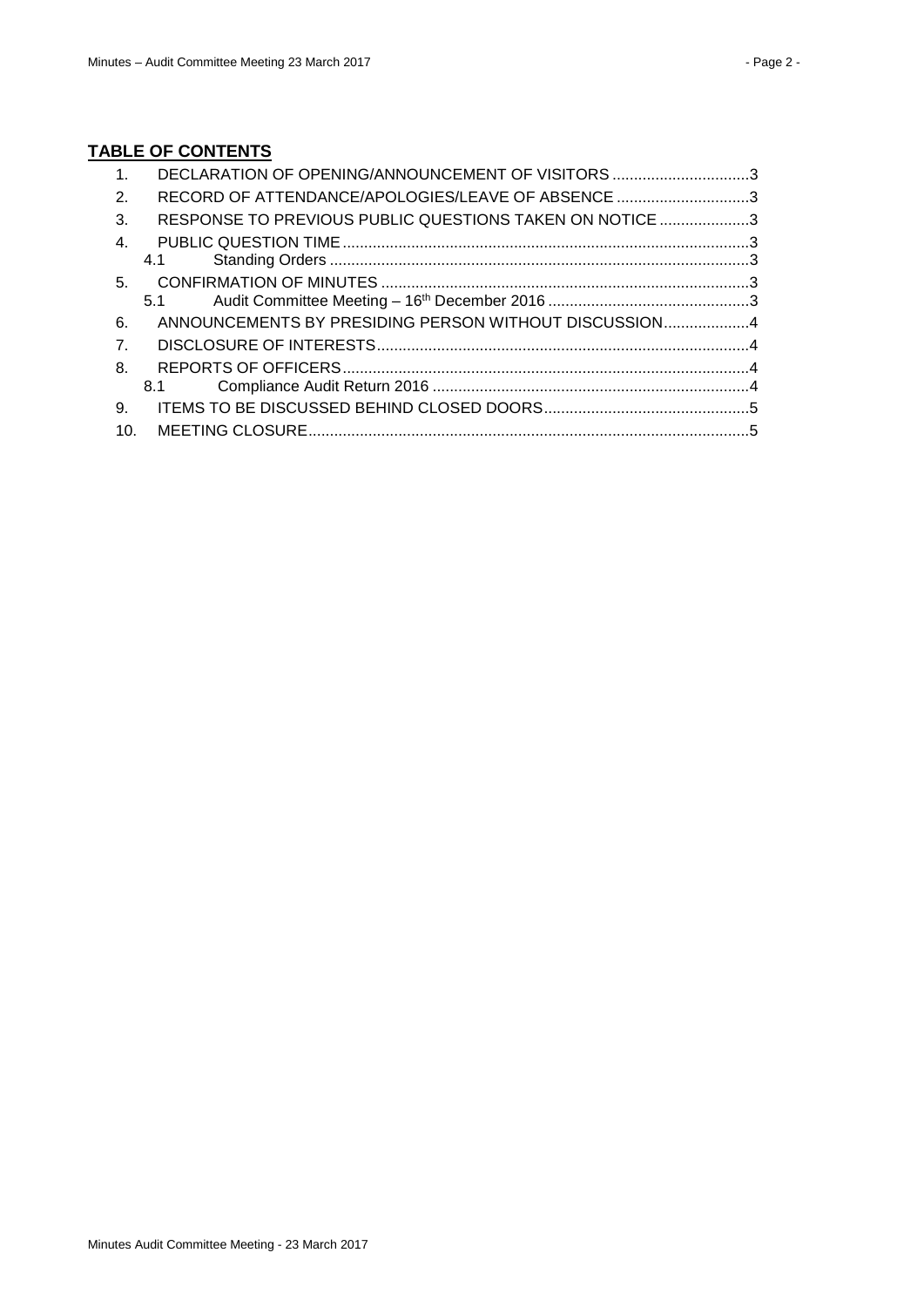### <span id="page-2-0"></span>**1. DECLARATION OF OPENING/ANNOUNCEMENT OF VISITORS**

The President declared the meeting open at 10:05 am

### <span id="page-2-1"></span>**2. RECORD OF ATTENDANCE/APOLOGIES/LEAVE OF ABSENCE**

Attendance: President M Halleen Deputy President R Foulkes-Taylor Councillor E Foulkes-Taylor Councillor A Whitmarsh Councillor M Williams

Staff: Dianne Daniels – Chief Executive Officer Peter Dittrich – Deputy Chief Executive Officer Brian Wundenberg – Works Supervisor

Visitors: 2

#### <span id="page-2-2"></span>**3. RESPONSE TO PREVIOUS PUBLIC QUESTIONS TAKEN ON NOTICE** Nil.

## <span id="page-2-3"></span>**4. PUBLIC QUESTION TIME**

Nil

### <span id="page-2-4"></span>**4.1 Standing Orders**

*Council Decision:* **Moved: Councillor M Williams Seconded: Councillor E Foulkes-Taylor**

**That the following Local Law-Standing Orders 2001 be stood down:**

8.2 Limitation on the number of speeches

8.3 Duration of speeches

#### **Carried: For: 5 Against: 0**

### <span id="page-2-5"></span>**5. CONFIRMATION OF MINUTES**

<span id="page-2-6"></span>

#### **Background:**

Minutes of the Audit Committee Meeting of Council have previously been circulated to all Audit Committee Members.

#### **Recommendation:**

That the minutes of the Audit Committee meeting held on 16<sup>th</sup> December 2016 be confirmed as an accurate record of proceedings

#### **Voting Requirements:**

Simple majority

#### *Council Decision:* **Moved: Councillor R Foulkes-Taylor Seconded: Councillor A Whitmarsh**

That the minutes of the Audit Committee meeting held on 16th December 2016 be confirmed as an accurate record of proceedings

**Carried For: 5 Against: 0**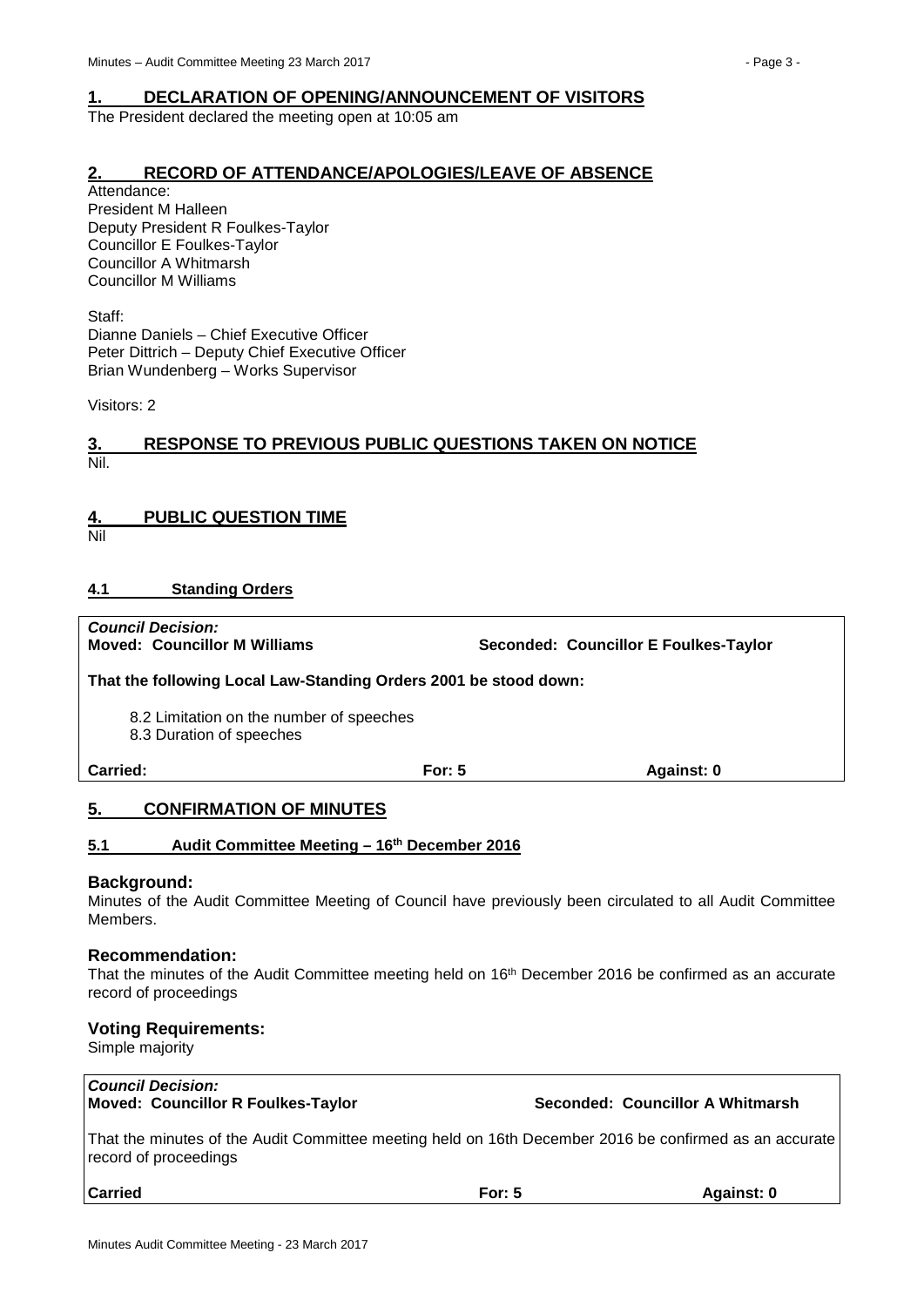#### <span id="page-3-0"></span>**6. ANNOUNCEMENTS BY PRESIDING PERSON WITHOUT DISCUSSION** Nil

<span id="page-3-1"></span>**7. DISCLOSURE OF INTERESTS**

Nil

### <span id="page-3-2"></span>**8. REPORTS OF OFFICERS**

#### <span id="page-3-3"></span>**8.1 Compliance Audit Return 2016**

| File:              | 2.1                                     |
|--------------------|-----------------------------------------|
| Author:            | Dianne Daniels, Chief Executive Officer |
| Interest Declared: | Nil.                                    |
| Date:              | 18 March 2017                           |
| Attachments:       | Compliance Audit Return 2016            |
|                    |                                         |

#### **Matter for Consideration**:

The Audit Committee is to review the Compliance Audit Return 2016 and report to Council.

#### **Background:**

A Compliance Audit Return for the period 1 January to 31 December in each year is to be carried out and presented to the Audit Committee for review. The Audit Committee is to report to the Council the results of that review. The Compliance Audit Return is to be then adopted by Council and the certified copy is to be sent to the Executive Director of the Department of Local Government & Communities by 31 March of the following year.

#### **Comment:**

The Compliance Audit Return is attached for the Audit Committee's Review

#### **Statutory Environment:**

14. Compliance audits by local governments

(1) A local government is to carry out a compliance audit for the period 1 January to 31 December in each year.

(2) After carrying out a compliance audit the local government is to prepare a compliance audit return in a form approved by the Minister.

(3A) The local government's audit committee is to review the compliance audit return and is to report to the council the results of that review.

(3) After the audit committee has reported to the council under subregulation (3A), the compliance audit return is to be —

- (a) presented to the council at a meeting of the council
- (b) adopted by the council; and

(c) recorded in the minutes of the meeting at which it is adopted.

15. Compliance audit return, certified copy of etc. to be given to Executive Director

(1) After the compliance audit return has been presented to the council in accordance with regulation 14(3) a certified copy of the return together with —

(a) a copy of the relevant section of the minutes referred to in regulation 14(3)(c); and

(b) any additional information explaining or qualifying the compliance audit,

is to be submitted to the Executive Director by 31 March next following the period to which the return relates.

(2) In this regulation — certified in relation to a compliance audit return means signed

 $bv -$ 

- (a) the mayor or president; and
- (b) the CEO.

#### **Strategic Implications:**

N/A